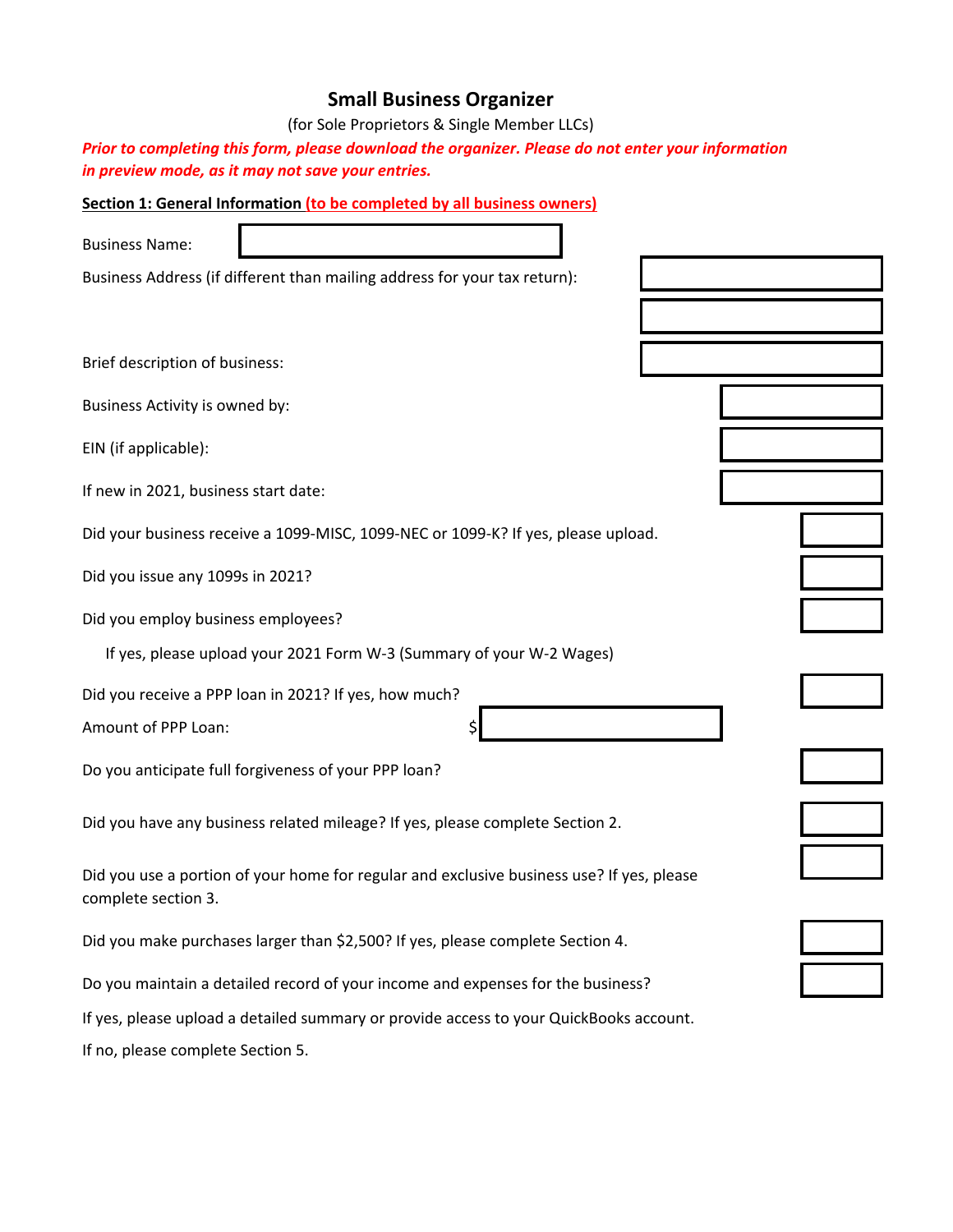#### **Section 2: Business Use of Auto**

*If you used your automobile for conducting business, you can claim expenses for business use of your vehicle. Taxpayers can take either actual expenses or standard mileage; if you are taking standard mileage, there is no need to fill in actual expenses.*

| Make, Model and Year:                                    |                                                                                    |
|----------------------------------------------------------|------------------------------------------------------------------------------------|
| Date placed in Service:                                  |                                                                                    |
|                                                          | For 2021, enter the number of miles this vehicle was used for the following:       |
| <b>Business Use:</b>                                     |                                                                                    |
| Personal Use (including commuting):                      |                                                                                    |
|                                                          | Even if you are claiming standard mileage we are allowed to include the following: |
| Parking \$                                               | Tolls <sup>\$</sup>                                                                |
| Actual Expenses (if not claiming standard mileage rates) |                                                                                    |
| If purchased in 2021:                                    |                                                                                    |
| Purchase Date:                                           | $\ddot{\varsigma}$<br><b>Purchase Price:</b>                                       |
| Garage Rent \$                                           | Repairs <sup>5</sup>                                                               |
| Gas/Oil \$                                               | Tires <sup>\$</sup>                                                                |
| Insurance \$                                             | Tolls <sup>5</sup>                                                                 |
| Licenses \$                                              | Registration Fees \$                                                               |
| Parking <sup>5</sup>                                     | Other <sup>5</sup>                                                                 |
| Lease Payments \$                                        |                                                                                    |

Do you have another vehicle for personal use?

Was your vehicle available for your use during off hours?

Do you have evidence to support business use of your vehicle? (i.e. mileage log)

If yes, is the evidence written in the form of a log or calendar?